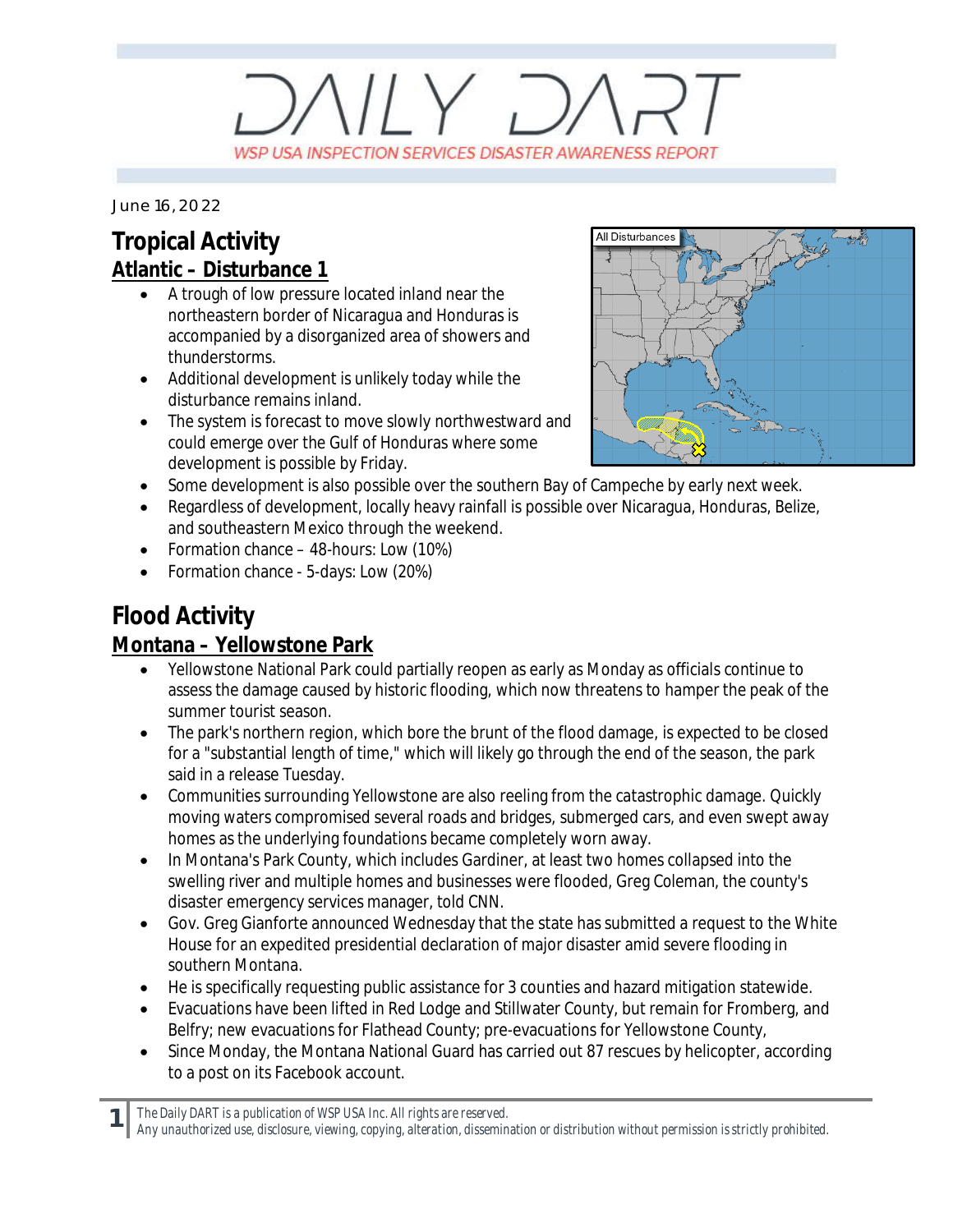# $V/Y$   $D$ WSP USA INSPECTION SERVICES DISASTER AWARENESS REPORT

*June 16, 2022*

# **Severe Weather Activity**

#### **Wisconsin**

- Severe thunderstorms that rumbled through Wisconsin, as well as parts of Iowa and Illinois, conjured up the first tornado in the late afternoon on Wednesday in Oakdale, Wisconsin; this was one of several that touched down in the eastern portion of the state.
- · Multiple tornadoes were reported between Oakdale and neighboring Tomah, Wisconsin, with a large tornado causing a partial closure of I-90 and I-94.



- · In Mauston, Wisconsin, law enforcement confirmed tornado damage to a local hospital, with the severity of the damage unknown as of 6 p.m. CDT Wednesday.
- Another tornado popped up around the same time in Bowler, Wisconsin, in the central region of the state.
- Later in the evening, a tornado was reported to be at least half a mile wide in the Wyeville, Wisconsin, area, with numerous hardwood trees snapped along the tornado's path. What was called a "significant" tornado event also destroyed several homes in the area.
- · As of 8:13 p.m. CDT Wednesday, over 122,000 Wisconsin residents were without power due to the swath of storms, according to PowerOutageUS.

## **Declaration Request**

### **Oklahoma**

- Severe weather inundated the state during the first week of May, including multiple EF1 and EF2 tornadoes, heavy rainfall, hail and flooding.
- · Northeastern Oklahoma was most impacted by flooding, while central Oklahoma saw most of the tornadic activity.
- · There were 21 storm-related injuries.
- · As of May 11th, the Red Cross had completed disaster assessment work in areas impacted by either the tornado or flooding. Eleven residences were destroyed, 71 have major damage, 181 have minor damage and another 382 were affected.
- · On June 15th, the Governor of Oklahoma requested an individual assistance declaration for 7 counties (Adair, Cherokee, Muskogee, Okmulgee, Pottawatomie, Seminole and Tulsa).

**2** *The Daily DART is a publication of WSP USA Inc. All rights are reserved.*

*Any unauthorized use, disclosure, viewing, copying, alteration, dissemination or distribution without permission is strictly prohibited.*